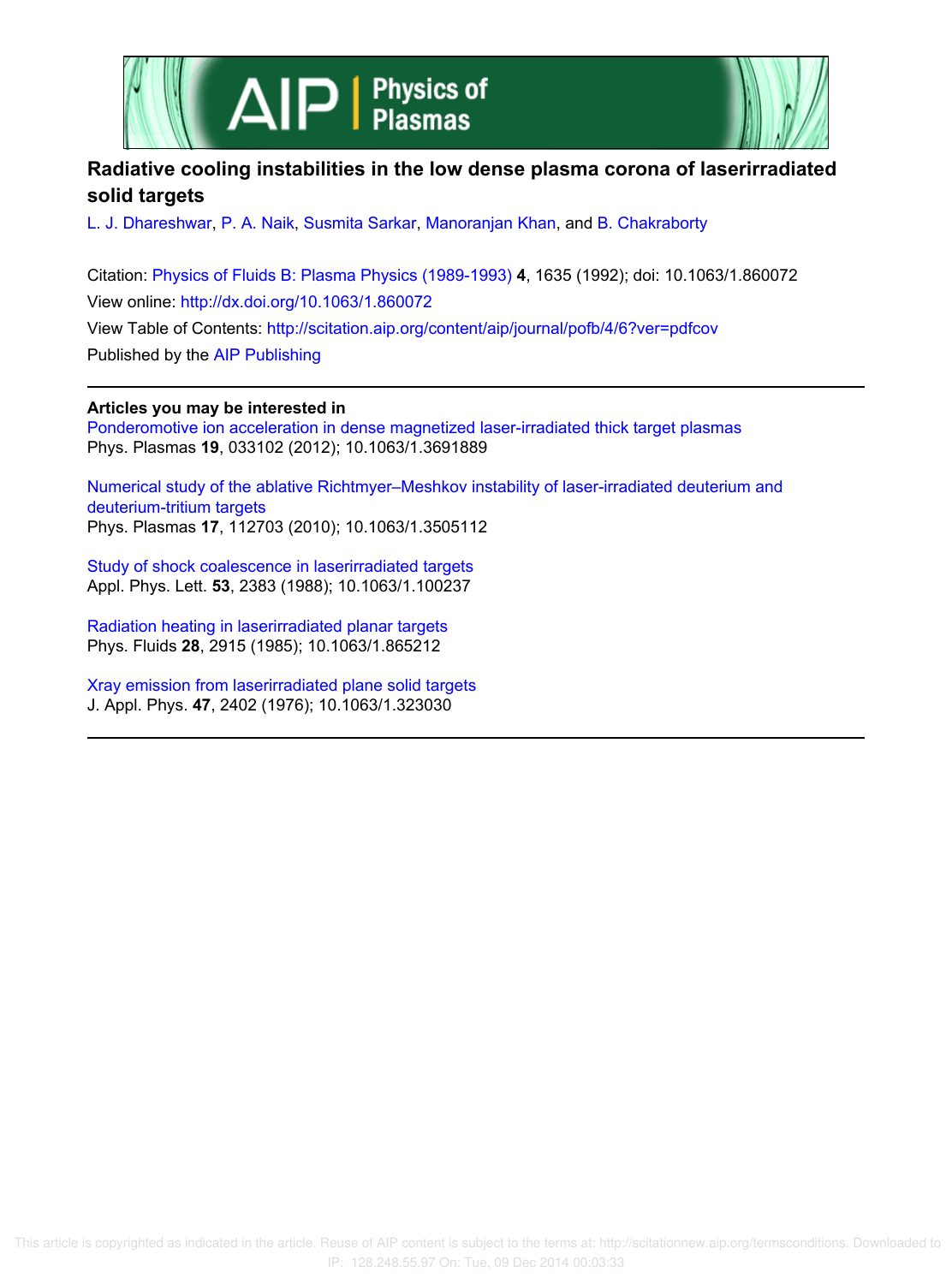# Radiative cooling instabilities in the low dense plasma corona of laser-irradiated solid targets

L. J. Dhareshwar and P. A. Naik Laser Division, Bhabha Atomic Research Centre, Bombay 400085, India

Susmita Sarkar,<sup>a)</sup> Manoranjan Khan, and B. Chakraborty Plasma Physics Group, Department of Mathematics, Faculty of Science, Jadavpur University, Calcutta 700 032, India

(Received 11 March 1991; accepted 10 February 1992)

Plasma jets produced from targets with atomic numbers ranging from 5 to 82 have been investigated in detail. Theoretical modeling based on a radiative cooling instability has been used to successfully explain the experimental results. Optical shadowgrams and x-ray pinhole pictures strongly indicate a correlation between the jets and x-ray emission from plasma. Plasma jets are intense in materials such as copper, molybdenum, tungsten, and gold which are characterized by strong x-ray emission. Interferograms indicate a large increase in electron density in the region of plasma jets.

### I. INTRODUCTION

Optical<sup>1,2</sup> and x-ray<sup>3,4</sup> probing of laser-irradiated targets have often revealed the breakup of plasma into thin filamentary jetlike structures. Our earlier experimental observations' have also helped us to get a qualitative picture of plasma jets. It has been observed that though plasma jets appear similar to the density structures produced due to laser beam filamentation in underdense plasma, they have been found to have distinctly different characteristics. A close examination of plasma jets shows that they lie outside the cone angle of the laser beam<sup>5,6</sup> unlike filaments that are confined to the laser beam region.<sup>7</sup> The plasma jets are not along the laser beam but follow the plasma flow direction.<sup>8</sup> It has also been observed that plasma jetting is more pronounced after the laser pulse is over and therefore has no effect on the hydrodynamic stability of the accelerated foil targets.<sup>5</sup> Unlike filaments, plasma jets appear at laser intensities as low as  $10^{11}$  W/cm<sup>2</sup> and have no relevance either to laser beam or target nonuniformities. It has been reported that plasma jetting is enhanced at shorter wavelengths<sup>6,8</sup> and for target materials with higher atomic numbers.<sup>5,6</sup> It, therefore, seems that the physical mechanisms responsible for laser beam filamentation and plasma jetting are quite different. Ponderomotive force<sup>9</sup> or differential heating<sup>10</sup> of plasma in the regions of higher laser intensity can cause laser beam filamentation to occur. Therefore, the typical threshold for laser beam filamentation is higher than  $10^{13}$  W/cm<sup>2</sup>. The most recent experimental results presented by Gabl et  $al$ .<sup>11</sup> have shown that plasma jets are cold with respect to the background plasma and move faster. In the indirect-drive inertial confinement fusion scheme, the implications of such plasma jets could be serious. A nonuniform expansion of the high-density plasma from the gold cavity could result in an implosion nonuniformity. Even in the direct-drive scheme, if the jets grow considerably during the initial part of the laser

pulse, then laser beam refraction due to jets could result in a nonuniform illumination at the target. Achievement of laser action in the x-ray region using laser-produced plasmas as gain media has assumed considerable importance in recent years. In these schemes, formation of plasma jets would disturb the conditions of plasma to get optimum x-ray lasing. The influence of plasma jets on x-ray laser schemes have been discussed by Xu and co-workers. $12,13$ 

The formation of plasma jets in certain laser-irradiated targets was first theoretically studied by Evans<sup>14</sup> using the radiation cooling instability model. The experimental observations discussed in this paper strongly suggest the possibility of the radiative type of a cooling instability to occur under certain conditions in a laser-produced plasma. The conditions necessary for the growth of such an instability are associated with optically thin radiative losses from the plasma. When the plasma is in a state that the local heating rate is a weak function of local density and temperature and also balanced by optically thin radiative losses, then any local density fluctuation can give rise to the instability. In such a condition, an increase in the local density results in an increased radiative loss which causes a reduction of temperature and kinetic pressure of plasma. The surrounding plasma is thus pushed into this region and the instability starts growing. This causes the breakup of the ablating plasma into jetlike structures. In addition, several explanations such as an electrothermal<sup>15</sup> and a magnetothermal<sup>16</sup> instability have been proposed earlier.

In our present work conducted with 11 elements whose atomic numbers vary from 5 to 82, the most striking observations are a strong dependence of plasma jetting on the x-ray emission from the plasma which has not been hitherto shown explicitly. X-ray pinhole pictures of the plasma plume indicate enhanced x-ray emission from the region of plasma jets. Time-resolved interferograms of these targets show a 5-10 time enhancement of plasma density in the region of jets as compared to the rest of the background plasma. The plasma jets have been found to be present in the

1635 Phys. Fluids B 4 (6), June 1992 0899-8221/92/061635-08\$04.00 @ 1992 American Institute of Physics 1635

<sup>\*)</sup> Permanent address: Department of Mathematics, University of Burdwan, Burdwan 713104, India.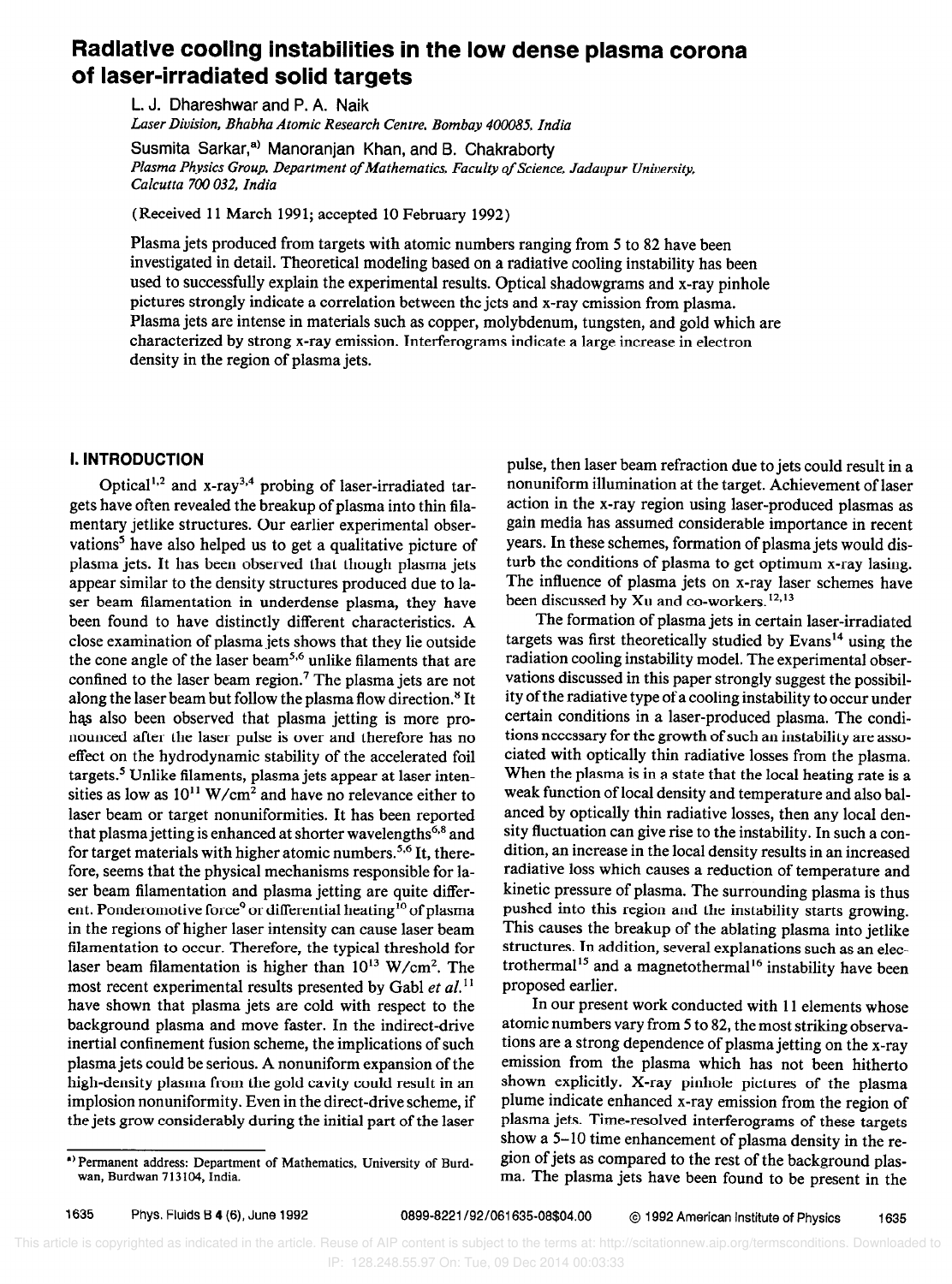plasma even as late as 12 nsec after the irradiation by the laser pulse. In the case of thin foil targets it has been observed that jets appear even on the rear side of the thin foil. In addition, several other interesting features relating to the plasma jets will be presented in this paper. Section II discusses the analytical model based on a radiative type of cooling instability. Section III discusses the details of experiments and Sec. IV contains results and a comparison with the theoretical model. Conclusions are included in Sec. V.

#### ii. THEORETICAL MODEL

As discussed in the Introduction, the earlier results by several laboratories as well as our results presented in Secs. III and IV strongly indicate the growth of plasma jets due to a radiative cooling type instability set up in the plasma corona. Before discussing the rigorous model, the following argument has also been used to explain some of the observations. Since the radiative cooling instability arises due to enhanced radiative losses from regions of enhanced local density, it can be characterized by three time scales, namely the radiative cooling time  $\tau_R$ , thermal conduction time  $\tau_{\text{th}}$ , and the sound transit time  $\tau_s$  which is the typical time scale over which plasma is pushed into the jet region. It can be simply visualized that the condition for the growth of a radiative cooling instability is that  $\tau_R \ll \tau_{\text{th}}$  and  $\tau_s$  and also  $\tau_s < \tau_{\text{th}}$ . This condition takes care that the density perturbations are not smoothed out by classical thermal conduction. In practical situations,  $\tau_R$  is always much less than either  $\tau_{\text{th}}$ or  $\tau_s$ . However, if thermal conduction is large so that  $\tau_{th} \ll \tau_s$ , the density perturbations are not simply smoothed since density perturbations still exist due to acoustic waves. An order of magnitude estimate of the values of these time scales in order that a jet of dimension of 50  $\mu$ m can grow can be done considering a self-regulating model for plasma expansion.<sup>17</sup> This model can be considered valid for an irradiation pulse duration of a few nanoseconds, as in the present case, and also considering only bremsstrahlung emission. Therefore, from

$$
\tau_R = \frac{\text{Plasma energy in region of jet}}{\text{Energy radiated per second}},
$$

and considering a typical coronal density of  $10^{20}$  cm<sup>-3</sup> and a coronal temperature of 100 eV for a gold plasma at incident laser intensity in the range of  $5 \times 10^{12}$  to  $10^{13}$  W/cm<sup>2</sup>, calculations show that  $\tau_R \approx 10^{-13}$  sec. A typical ion sound speed is given by the expression $17$ 

$$
c_s = 3 \times 10^7 \left[ (Z/A)^{1/2} (T_e/1 \text{ keV})^{1/2} \right].
$$

Therefore  $\tau_s = (d/c_s) \approx 0.5 \times 10^{-9}$  sec. In this calculation,  $d$  is the scale length of density nonuniformity (diameter of the jet) and is taken as 50  $\mu$ m.

The classical thermal conduction time calculated by using Spitzer's conductivity formula as used by  $Dawson<sup>18</sup>$  is given by the expression

$$
\tau_{\rm th} = 2n_e(Z+1)10^{-28}(\ln \Lambda)d^2/5.85T^{5/2},
$$

where  $n_e$  = electron density (electrons per cm<sup>3</sup>),  $Z =$  atomic number, and  $T =$  temperature (in keV).

Substituting values for T,  $n_e$ , d,  $\ln \Lambda \approx 10$ ,  $T = 0.1$  keV,

and  $Z \approx 19$  for gold at this temperature,<sup>17</sup> therefore,  $\tau_{\text{th}}$  $\approx 10^{-9}$  sec. These estimates show that with the values of  $\tau_{\text{th}}$ and  $\tau_s$  being so close, there exists a narrow range of values of  $d$  for which possibly the instability can grow. In the limit  $\tau_s \gtrsim \tau_{th}$ , therefore, temperature and density fluctuations both assume importance. A detailed analytical modeling of the instability growth is given below.

Following Evans, the idea has been quantitatively developed by considering an equilibrium in which the source energy  $S(Wkg^{-1})$  is balanced by a radiative loss term  $R(\text{Wkg}^{-1})$ , where S and R are assumed to vary with density and temperature as

$$
S = S_0(\rho/\rho_0)^{\alpha_1} (T/T_0)^{\alpha_2}, \tag{1}
$$

$$
R = R_0(\rho/\rho_0)^{\beta_1} (T/T_0)^{\beta_2},\tag{2}
$$

where  $\rho_0$  and  $T_0$  are equilibrium values, so that  $S_0 = R_0$ . The exponents  $\alpha_1$  and  $\alpha_2$  depend upon the laser absorption process, whereas  $\beta_1$  and  $\beta_2$  depend upon the radiation process.

The basic equations describing this problem are energy, mass, and momentum balance equations. The plasma is assumed to be a perfect gas satisfying the following expressions for the equation of state:

$$
p = (\overline{Z} + 1)n_i K_{\text{B}} T,
$$
  
\n
$$
\epsilon = (\frac{3}{2})p, \quad p_i = n_i m_i,
$$
\n(3)

where Z is the effective charge of the ions,  $K_{\rm B}$  is the Boltzmann constant,  $n_i$  is the density of ions per unit volume, T is the plasma temperature,  $\epsilon$  is the plasma expansion energy, and  $m_i$  is the ion mass.

The linearized dispersion relation in this problem has the form

$$
F(\gamma) = \gamma^3 \left(\frac{\epsilon_0}{\rho_0}\right) + \gamma^2 \left(\frac{K^2 \kappa_0}{\rho_0} T_0 + R_0 (\beta_2 - \alpha_2)\right) + \gamma \left(\frac{5}{2} \frac{K^2 p_0^2}{\rho_0^2}\right) + \frac{K^2 p_0}{\rho_0} \left(\frac{K^2 \kappa_0}{\rho_0} T_0 + R_0 [(\beta_2 - \alpha_2) - (\beta_1 - \alpha_1)]\right) = 0,
$$
 (4)

where  $x_0$  is the thermal conductivity,  $\gamma$  the growth rate, and  $K$  the wave number for the density perturbation. The above equation has at least one positive real root if

$$
(K^{2} \alpha_{0} / \rho_{0}) T_{0} + R_{0} [(\beta_{2} - \alpha_{2}) - (\beta_{1} - \alpha_{1})] < 0 \quad (5)
$$

or

$$
R_0 > (K^2 \times \sqrt{\rho_0}) T_0 / [( \alpha_2 - \beta_2) - (\alpha_1 - \beta_1)], \qquad (6)
$$

provided  $(\alpha_2 - \beta_2) > (\alpha_1 - \beta_1)$ . This type of instability can be termed an absolute instability.

Other than the absolute instability, another type of instability can grow when the dispersion relation has no positive real root but contains a pair of complex roots with positive real parts. Such instability is known as convective instability. Using Routh criteria<sup>19</sup> we have observed that the convective instability occurs if

$$
R_0 > (K^2 \times \sqrt{\rho_0}) T_0 / (\alpha_2 - \beta_2)
$$
 (7)

for  $\alpha_2 > \beta_2$ . Below this threshold convective instability may also grow if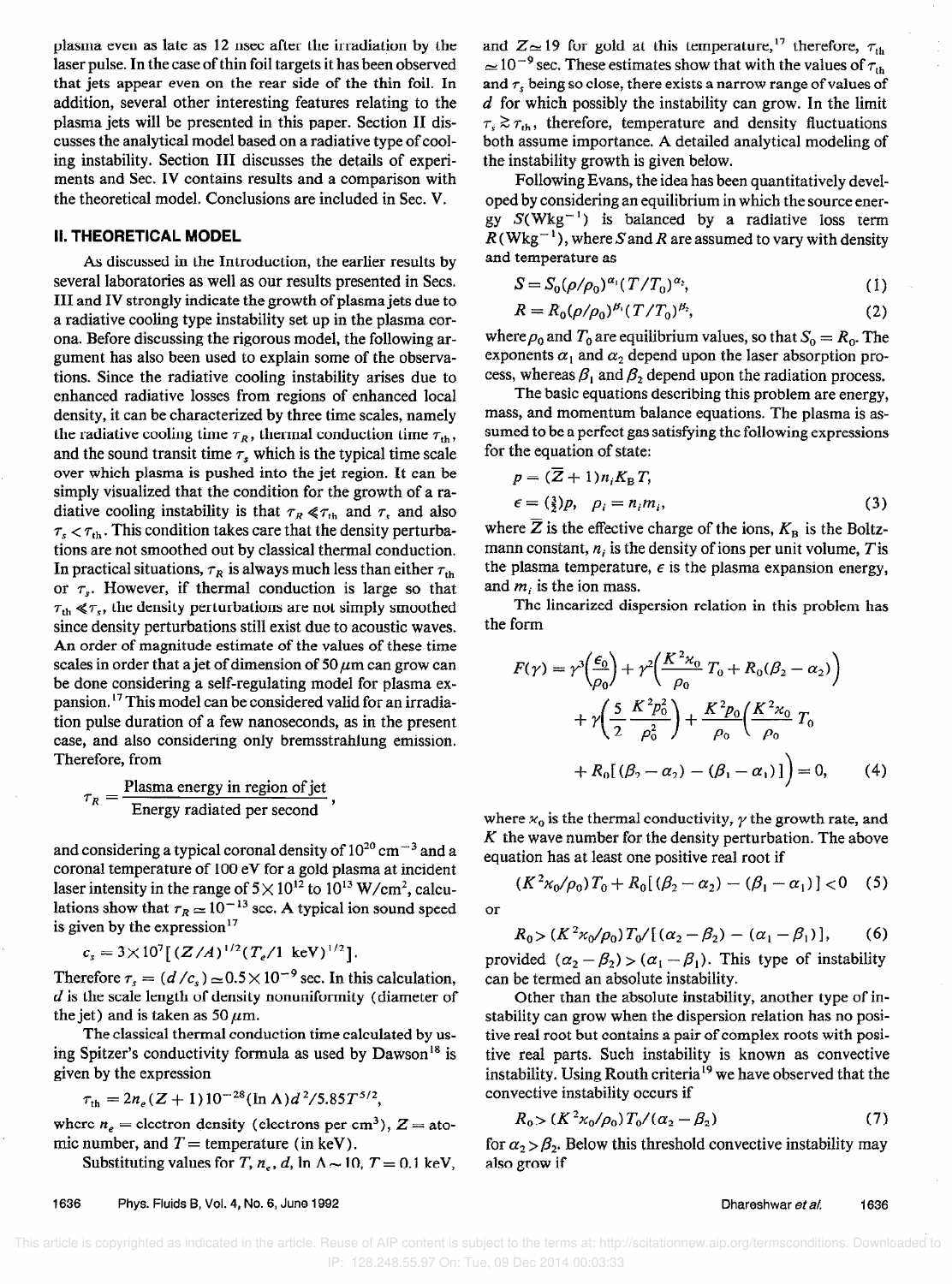$$
R_0 > (K^2 \times \sqrt{\rho_0}) T_0 / [( \alpha_2 - \beta_2) + \frac{3}{2} (\alpha_1 - \beta_1)], \quad (8)
$$

provided

$$
(\alpha_2 - \beta_2) + \frac{3}{2}(\alpha_1 - \beta_1) > 0. \tag{9}
$$

Since for  $\alpha_1 > \beta_1$ , the right-hand side of (8) is less than that of (7), convective instability develops if the inequality (8) holds. Thus, absolute instability occurs if the inequality (6) holds and convective instability occurs if

$$
(K^{2}x_{0}/\rho_{0})T_{0}/[(\alpha_{2}-\beta_{2})+\frac{3}{2}(\alpha_{1}-\beta_{1})] K_{0}<(K^{2}x_{0}/\rho_{0})T_{0}/[(\alpha_{2}-\beta_{2})-(\alpha_{1}-\beta_{1})].
$$
 (10)

We may thus conclude that when  $R_0$  exceeds the value

$$
(K^{2} \chi_{0} / \rho_{0}) T_{0} / [( \alpha_{2} - \beta_{2}) + \frac{3}{2} ( \alpha_{1} - \beta_{1} ) ],
$$

the convective instability grows but it is dominated by the absolute instability when  $R_0$  becomes equal to

$$
(K^{2} \kappa_{0} / \rho_{0}) T_{0} / [( \alpha_{2} - \beta_{2}) - (\alpha_{1} - \beta_{1}) ].
$$

Since the thermal conductivity  $x_0$  is inversely proportional to the ion charge  $Z$ , from inequalities (6) and (8) it is clear that the threshold value of the radiation loss decreases for high-2 mateials and also decreases for smaller values of the wave number K. Thus for high-Z targets<sup>20,21</sup> more pronounced jetting is expected. Larger jet dimensions which are characterized by lower  $K$  values can be expected to be seen at lower thresholds or at lower laser intensities. The higher  $K$ values having a higher threshold can thus be expected at higher laser intensities. After the laser pulse absolute instability could occur if inequality (6) holds. Moreover, since the right-hand side of inequality (8) is less than that of (7) convective instability occurs if

$$
(K^{2} \times_{0} \rho_{0}) T_{0} / [( \alpha_{2} - \beta_{2}) + \frac{3}{2} ( \alpha_{1} - \beta_{1} ) ]
$$
  

$$
< R_{0} < (K^{2} \times_{0} \rho_{0}) T_{0} / [ (\alpha_{2} - \beta_{2}) - (\alpha_{1} - \beta_{1} ) ].
$$

Inequalities (6) and ( 10) show that occurrence of absolute instability and convective instability are two mutually exclusive events within the range of the radiation loss specified above.

In a specific experimental situation, to obtain the dimension d of the jet we have to find the value of the wave number K for which the growth rate  $\gamma$  is maximum and satisfies the equation

$$
d\gamma/dK = 0.\t(11)
$$

Differentiating Eq.  $(4)$  with respect to K and substituting ( 11) we obtain the quadratic equation

$$
\gamma_m^2 (x_0 T_0 \rho_0) + \gamma_m (\frac{5 \rho_0^2}{2}) + 2K^2 x_0 T_0 \rho_0
$$
  
+  $R_0 \rho_0 \rho_0 [(\beta_2 - \alpha_2) - (\beta_1 - \alpha_1)] = 0,$  (12)

which is satisfied by the maximum growth rate  $\gamma_m$ . This maximum growth rate should be real and positive if the wave number  $K$  satisfies

$$
2K^{2} \kappa_{0} T_{0} p_{0} + R_{0} p_{0} \rho_{0} \left[ (\beta_{2} - \alpha_{2}) - (\beta_{1} - \alpha_{1}) \right] < 0
$$

or wave number

$$
K < \left(\frac{R_0\rho_0}{2\alpha_0T_0}[(\beta_1-\alpha_1)-(\beta_2-\alpha_2)]\right)^{1/2}.
$$
 (13)

The corresponding wavelength  $\lambda'$  is therefore given by

$$
\lambda' = 2\pi/K > 2\pi \{ (R_0 \rho_0 / 2\kappa_0 T_0) \} (\beta_1 - \alpha_1) - (\beta_2 - \alpha_2) \}^{-1/2}.
$$
 (14)

Since the diameter of the jet d must exceed  $\lambda'$  we have

$$
d \geq \lambda' > 2\pi \{ (R_0 \rho_0 / 2x_0 T_0) \} (\beta_1 - \alpha_1)
$$
  
-(\beta\_2 - \alpha\_2) ]<sup>2</sup>-(15)

This equation gives a threshold value of the jet diameter.

The values of  $\alpha_1$  and  $\alpha_2$  depend upon the process of absorption whereas the values of  $\beta_1$  and  $\beta_2$  depend exclusively on the radiation process. Normally, the laser energy is absorbed by processes like inverse bremsstrahlung, resonant absorption, two plasmon decay, etc. In the experiment discussed above conducted with Nd:glass laser intensity  $\approx$  5  $\times$  10<sup>12</sup> W/cm<sup>2</sup>, the plasma formed in most of the materials is highly collisional and energy absorption possibly occurs mostly by inverse bremsstrahlung, for which we can choose  $\alpha_1 = 1$ ,  $\alpha_2 = -3/2$ , and for all radiation processes  $\beta = 1$ . Therefore from (6) and (9) it is clear that instability occurs for  $\beta_2 < -3/2$ . In the experiments conducted with low-z targets, such as Zapon which are fully ionized, radiation loss through free-free bremsstrahlung dominates over other radiation processes. But copper is a moderate-z target, having  $\bar{z} = 16$ , and the radiation process is partly free-free bremsstrahlung and partly free-bound and bound-bound process. For high-z ( = 79) targets, like gold having  $\overline{z} \approx 23$ , the plasma is partially ionized and the bound-bound radiation process dominates over other processes.

In the case of the rear side of the target where the jets are also observed, the instability can be understood from a typical numerical estimation done for a copper target. In this region typically  $T_e \approx 10$  eV, from experiments  $K = 1.2 \times 10^3$ /cm,  $n_e = 0.8 \times 10^{18}$ /cm<sup>3</sup>,  $\overline{z} = 2.6$ ,  $x_0 = 3.2$  $\times$  10<sup>6</sup> ergs/(sec deg cm). Since on the rear side there is no laser energy source, we can consider  $\alpha_1 = \alpha_2 = 0$ . Also, since energy is radiated mostly by free-free bremsstrahlung, we can substitute  $\beta_1 = 1$ ,  $\beta_2 = 1/2$ . Thus absolute instability occurs in the plasma since  $\alpha_2 - \beta_2 = -1/2$ , which is greater than  $\alpha_1 - \beta_1 = -1$ , and plasma jets will be observed on the rear side of the target.

#### III. EXPERIMENTS

Experiments were conducted with the Nd:glass laser amplifier chain delivering 20 J energy in a pulse of duration 5 nsec (full width at half-maximum). Several diagnostics have been used to study the evolution of plasma jets. The schematic experimental arrangement is shown in Fig. 1. For optical shadowgraphy and interferometry, the second-harmonic optical probe beam used was generated by splitting a fraction of the main laser beam which ensured the self synchronization of the probe pulse with the main pulse. After splitting, the probe beam was frequency up-converted using a type-l phase matched KDP crystal with a 3% conversion efficiency. A KG3 filter was used to cut off the residual  $1.06 \,\mu\mathrm{m}$ beam. A spatial filter incorporated in the path of the probe beam ensured a uniform spatial profile. The second-harmonic probe pulse duration was reduced to l-l.5 nsec to achieve

1637 Phys. Fluids B, Vol. 4, No. 6, June 1992 **Dhareshwar ef al.** f637

 This article is copyrighted as indicated in the article. Reuse of AIP content is subject to the terms at: http://scitationnew.aip.org/termsconditions. Downloaded to IP: 128.248.55.97 On: Tue, 09 Dec 2014 00:03:33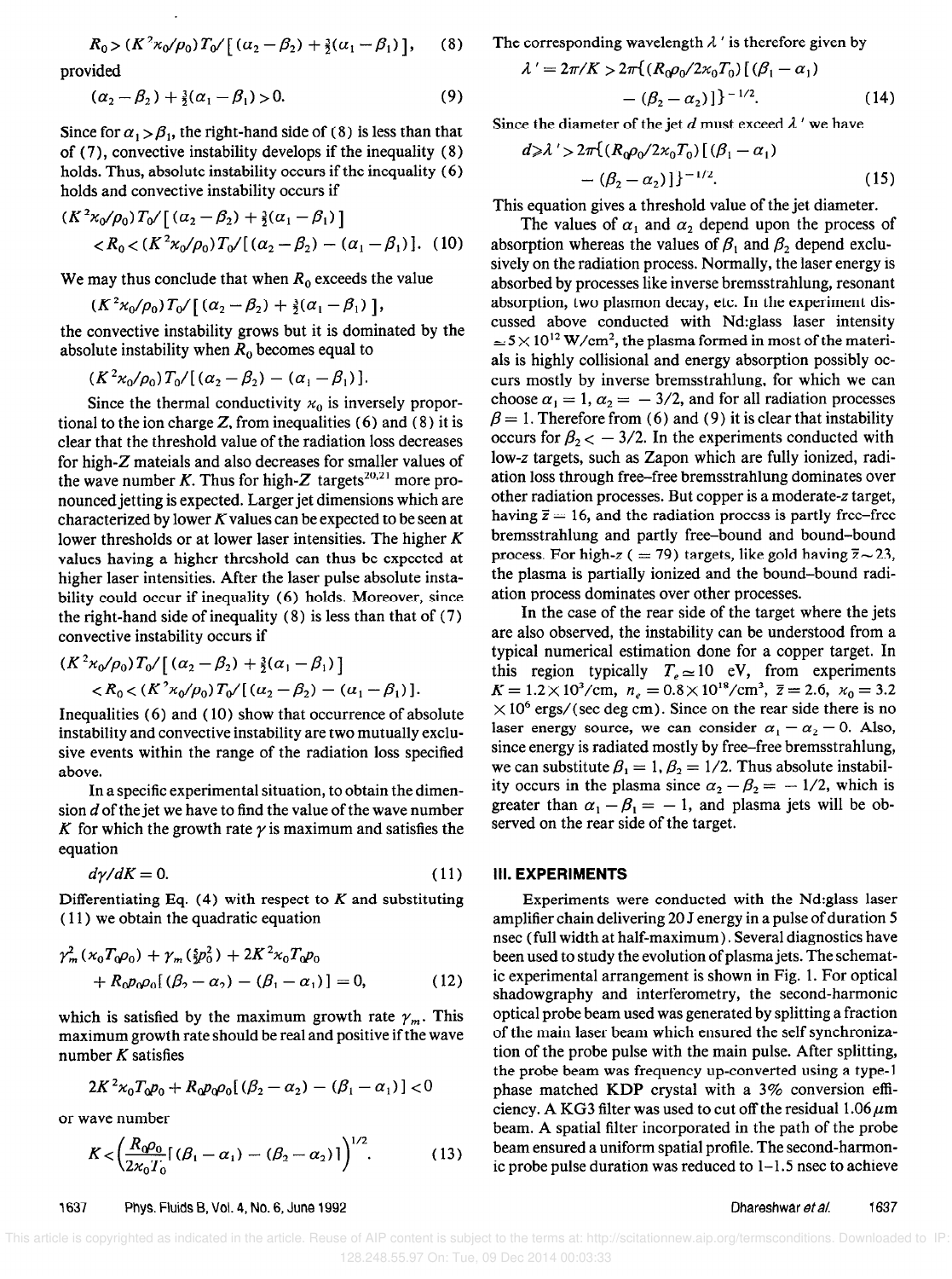

FIG. 1. Schematic of the experiment to record optical shadowgrams and x-ray pinhole pictures of the plasma corona. T: target; L: focusing lens; W: window of vacuum chamber (Vc); I: imaging optics; XPC: x-ray pinhole camera; ND, NB: neutral density and narrow-band 0.53 mm green filters to cut off plasma luminosity; C: Polaroid camera; BS: beamsplitter: XC: x-ray calorimeter; LP: Langmuirprobe, KDP: crystal to produce second-harmonic probe beam; PC: probe pulse shortening device; KG3: filter to cut off residual 1.06  $\mu$ m laser beam;  $P_1$ ,  $P_2$ ,  $P_3$ , and  $P_4$ : beam folding prisms of the variable optical delay.

a good temporal resolution. The probe beam was incident on the target as indicated in Fig. 1. For optical shadowgraphy, the target was imaged using an  $f/3.5$  lens with a  $15\times$  magnification on Polaroid iilm of speed 3000 ASA. The spatial resolution of this optical imaging system was  $6 \mu m$ . A broadband green filter of Schott BG-I8 glass and a narrow-band filter with center transmission wavelength at 0.53  $\mu$ m were used to suppress plasma luminosity. An optical delay in the path of the probe beam variable in the range of 10-12 nsec could be used to obtain plasma shadowgrams and interferograms at various instants of time with respect to the peak of the main laser pulse. Optical interferograms were obtained by using a lateral shearing type of interferometer. This type of interferometer could give plasma interferograms as well as shadowgrams simultaneously. This was helpful since the shadowgrams could be used to locate plasma jets and interferograms showed the density variations in the region of the jets.

The relative x-ray emission from the different targets was measured using an x-ray PIN detector of type 100-N-125. A 25  $\mu$ m thick beryllium filter was used with this detector to detect photon energies above 1 keV. The electric voltage pulse height was displayed on a digital pulse height detector. Differential x-ray calorimeters also have been used to measure the x-ray emission from different targets. These calorimeters consisted of two  $6 \mu m$  thick, 5 mm diam tantalum disks on the rear side of which Chromel-constant thermocouples were welded. One disk was covered with a quartz plate to detect only scattered laser radiation and the other was covered with a  $1-2 \mu m$  thick plastic foil which transmitted x-ray laser radiation. Thus, the net voltage generated across the thermocouple array was proportional to the x-ray energy incident on one of the tantalum disks. Plasma expan-

1638 Phys. Fluids B, Vol. 4, No. 6, June 1992 **Dhareshwar eta, 2008** Dhareshwar eta, 2008

sion velocity was measured using a Langmuir probe. X-ray pinhole pictures of the plasma plume were recorded using a  $25 \mu$ m diam pinhole on Kodak DEF-5 x-ray film. Magnification of the pinhole camera was  $5\times$  and spatial resolution was about 25  $\mu$ m.

The laser beam was focused on the targets using an  $f/5$ lens of 50 cm focal length. The minimum diameter of the laser spot at the beam waist was 65  $\mu$ m. However, experiments were conducted with 160 and 350  $\mu$ m spot diameters also, which were produced by moving the target plane into the near field of the lens. Targets used were thin foils as well as massive targets. The targets are described in Table I.

#### **IV. RESULTS AND DISCUSSIONS**

Optical shadowgrams for zapon, aluminum, titanium, gold, and lead are shown, respectively, in Figs.  $2(a)-2(e)$ . It can be clearly observed that whereas plasma jets are totally

| Target material                 | Atomic number | Foil thickness (microns) |
|---------------------------------|---------------|--------------------------|
| $\text{Zapon}(C_6H_7O_{11}N_3)$ | $5.6$ (avg)   | 10                       |
| Magnesium                       | 12            | 100                      |
| Aluminum                        | 13            | 6                        |
| Titanium                        | 22            | 12                       |
| Copper                          | 29            | 10                       |
| Molybdenum                      | 42            | 25                       |
| Tin                             | 50            | 50                       |
| Tantalum                        | 73            | 8                        |
| Tungsten                        | 74            | 25                       |
| Gold                            | 79            | 40                       |

TABLE I. Target materials used in the experiments.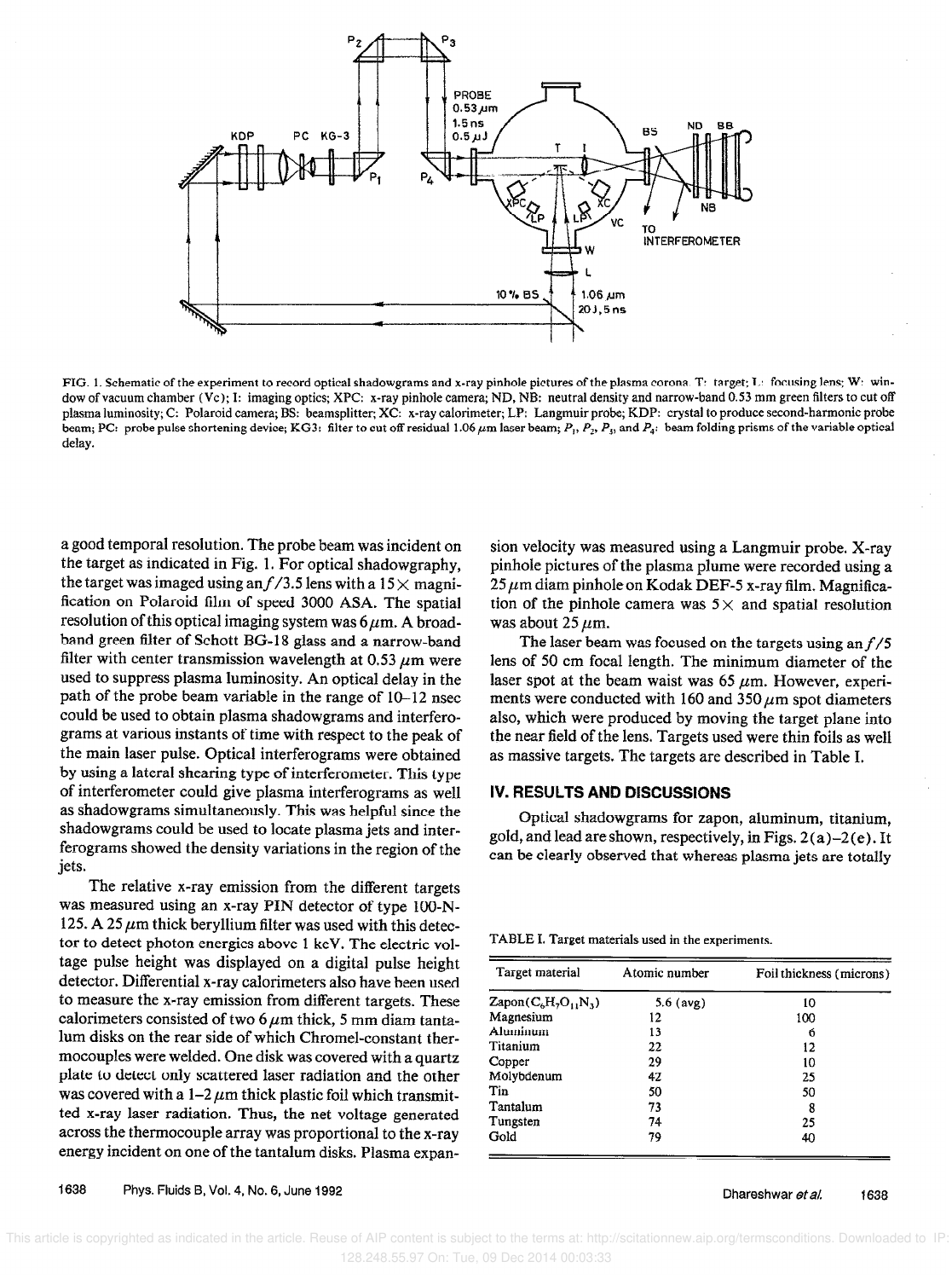

FIG. 2. Optical shadowgrams for (a) zapon, (b) aluminum, (c) titanium, (d) gold, and (e) lead. Laser intensity =  $5 \times 10^{12}$  W/cm<sup>2</sup>, optical probe  $delay = 7$  nsec with respect to peak of the main laser beam.

absent in zapon and aluminum, in the other materials plasma jetting is present to a varying extent. Quantitatively, the extent of plasma jetting in varying atomic number targets was defined by the jet density or the number of plasma jets per unit length. The plasma jet density was measured by determining the average jet diameter  $d$  of many jets at a fixed distance from the target surface. A normalized value of  $1/d$ was defined thus as the jet density. The justification for the choice of such a parmeter can be understood by considering the growth of the radiation cooling instability as explained by Evans.<sup>14</sup> If in the coronal region after the laser pulse the plasma is optically thin to its radiative losses, then any local enhancement in plasma density leads to an increased radiative loss. This is followed by a reduction in temperature and plasma pressure, resulting in plasma from neighboring regions being pushed into this region, thus increasing plasma density in the region of the jets. Thus the instability can grow causing high plasma density jet regions. The plasma jet growth and the fastest growing jet frequency are decided by radiation cooling rate, thermal conduction lengths, and the rate at which plasma moves into the jet regions, which is decided by the sound transit time and therefore depends upon laser intensity. Thus at a given distance from the target, the jet growth rate is fixed. Since the plasma jets are observed to be fairly uniformly distributed over the plasma diameter, the ratio of number of jets to plasma diameter at a fixed distance from the target is a good quantitative estimate of the extent of jetting for a given material. Figure 3 shows the plot (a) of normalized values of  $1/d$  versus target atomic number and (b) shows the plot of relative radiation losses from



FIG. 3. Plot of (a) normalized values of l/d (dis the average jet diameter) against target atomic number, (b) normalized measured x-ray emission plotted against target atomic number, and (c) x-ray conversion efficiency as a function of target atomic number as given in Ref. 22, for comparison.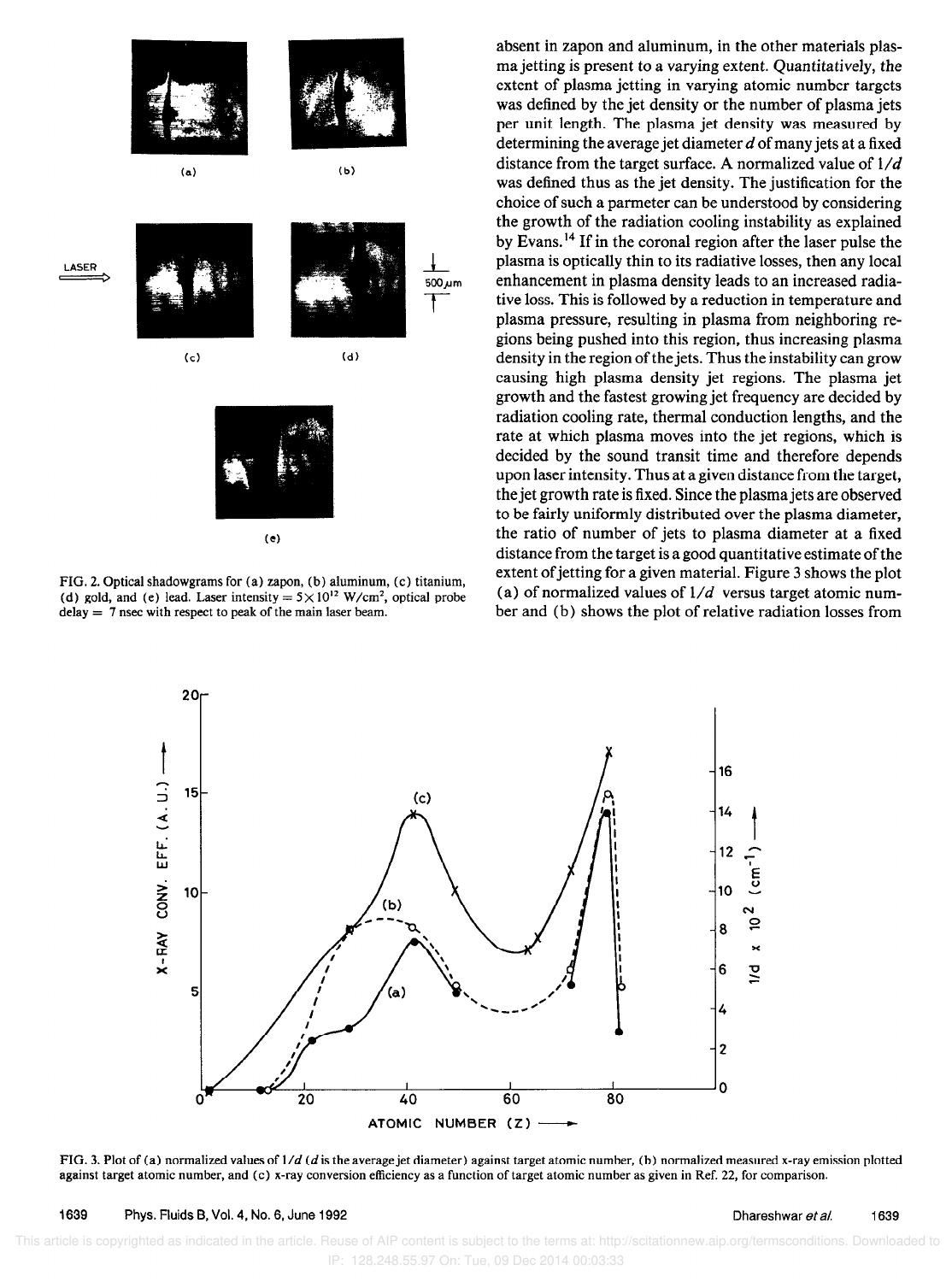

FIG. 4. Time-integrated x-ray pinhole picture for (a) gold target and (b) aluminum target at a laser intensity of  $5 \times 10^{12}$  W/cm<sup>2</sup>.

the plasmas measured using a differential x-ray calorimeter against target atomic number. The incident laser intensity was  $5 \times 10^{12}$  W/cm<sup>2</sup>. All shadowgrams were recorded 7 nsec after the main laser pulse. We find that molybdenum and gold are nearly at the peak of the x-ray emission plot and so is the corresponding plasma jet density. On the other hand, lead, tantalum, tin, and titanium show lower radiation losses and they also show a much less pronounced plasma jetting. Plastic, magnesium, and aluminum exhibit very much lower radiation losses as compared to molybdenum and gold. These materials show a total absence of plasma jetting. We have also compared the measured dependence of x-radiation losses (as a function of target atomic number) with other authors<sup>22</sup> and find a reasonable agreement as far as relative positions of maxima and minima are concerned, as shown in Fig.  $3(c)$ . A time-integrated x-ray pinhole picture of a gold target recorded with a 25  $\mu$ m diam pinhole and an aluminized polycarbonate foil as a filter is shown in Fig. 4(a). The overall magnification in the pictures was  $5 \times$ . The formation of a single jet of diameter 50–70  $\mu$ m in the corona about 1 mm from the target is clearly observed. The length of this jet is about 700  $\mu$ m measured from a distance of about 1 mm from the target surface. The x-ray pinhole picture for aluminum [Fig. 4(b) ] shows no plasma jets.

Figures  $5(a)$  and  $5(b)$  show the interferograms of the gold plasma at a laser intensity of  $2.5 \times 10^{12}$  W/cm<sup>2</sup> and  $10^{13}$ W/cm2, respectively. The irradiation spot diameter was 160  $\mu$ m, and the probe pulse to main pulse delay was 8 nsec. It is seen that at lower intensity the jet dimensions are nearly as large as  $50-70 \mu m$ , where at higher intensity they decrease to below the resolution limit and a complete smearing of interference fringes 300–500  $\mu$ m away from the target surface is observed. In Figs.  $5(a)$  and  $5(b)$  it is seen that there appears a severe curving in of fringes in the regions of the jets since the displacement of the lower-order fringes takes place in the plasma region due to a decrease of refractive index as a result of increase in electron density. Calculations show that in these regions electron density is at least 5-10 times higher than in the surrounding plasma regions. When the laser intensity is further increased to about  $2 \times 10^{13}$  W/cm<sup>2</sup> by focusing the laser beam to a 30  $\mu$ m diam spot on the target, interference fringes cannot be seen up to a distance as large as 800  $\mu$ m, as seen in Fig. 5(c). This could be due to the disruption caused by several very fine jets which are beyond the resolution limit. Figure 6 shows the plot of plasma jet dimensions with laser intensity in a gold target. It is generally observed that at laser intensities greater than  $10^{13}$  W/cm<sup>2</sup>, the jet dimensions decrease beyond the resolution limit of our experiments. This observation can be explained on the basis of an argument that an increase of laser intensity results in a higher plasma temperature accompanied by a smaller  $\tau_{th}$ . Thus the increased thermal smoothing dictates a smaller scale length of plasma jets. Figure 7 shows the shadowgram of a  $10 \mu$ m thin gold coated zapon recorded 14 nsec after the peak of the laser pulse. Jets are clearly seen on the rear side also.

Plasma expansion velocity was measured using a Langmuir probe for a molybdenum target  $(Z = 42)$  at two different intensities, namely  $10^{13}$  W/cm<sup>2</sup> and  $2 \times 10^{13}$  W/cm<sup>2</sup>. The velocity was, respectively,  $1.15 \times 10^7$  and  $1.34 \times 10^7$ 



FIG. 5. Inteferograms of a gold plasma recorded 8 nsec after peak of main laser pulse at a laser intensity (a)  $2.5 \times 10^{12}$  W/cm<sup>2</sup>, (b)  $10^{13}$  W/cm<sup>2</sup>, (c)  $2 \times 10^{13}$  $W/cm<sup>2</sup>$ .

1640 Phys. Fluids B, Vol. 4, No. 6, June 1992 **Dhareshwar et al.** 1640

 This article is copyrighted as indicated in the article. Reuse of AIP content is subject to the terms at: http://scitationnew.aip.org/termsconditions. Downloaded to IP: 128.248.55.97 On: Tue, 09 Dec 2014 00:03:33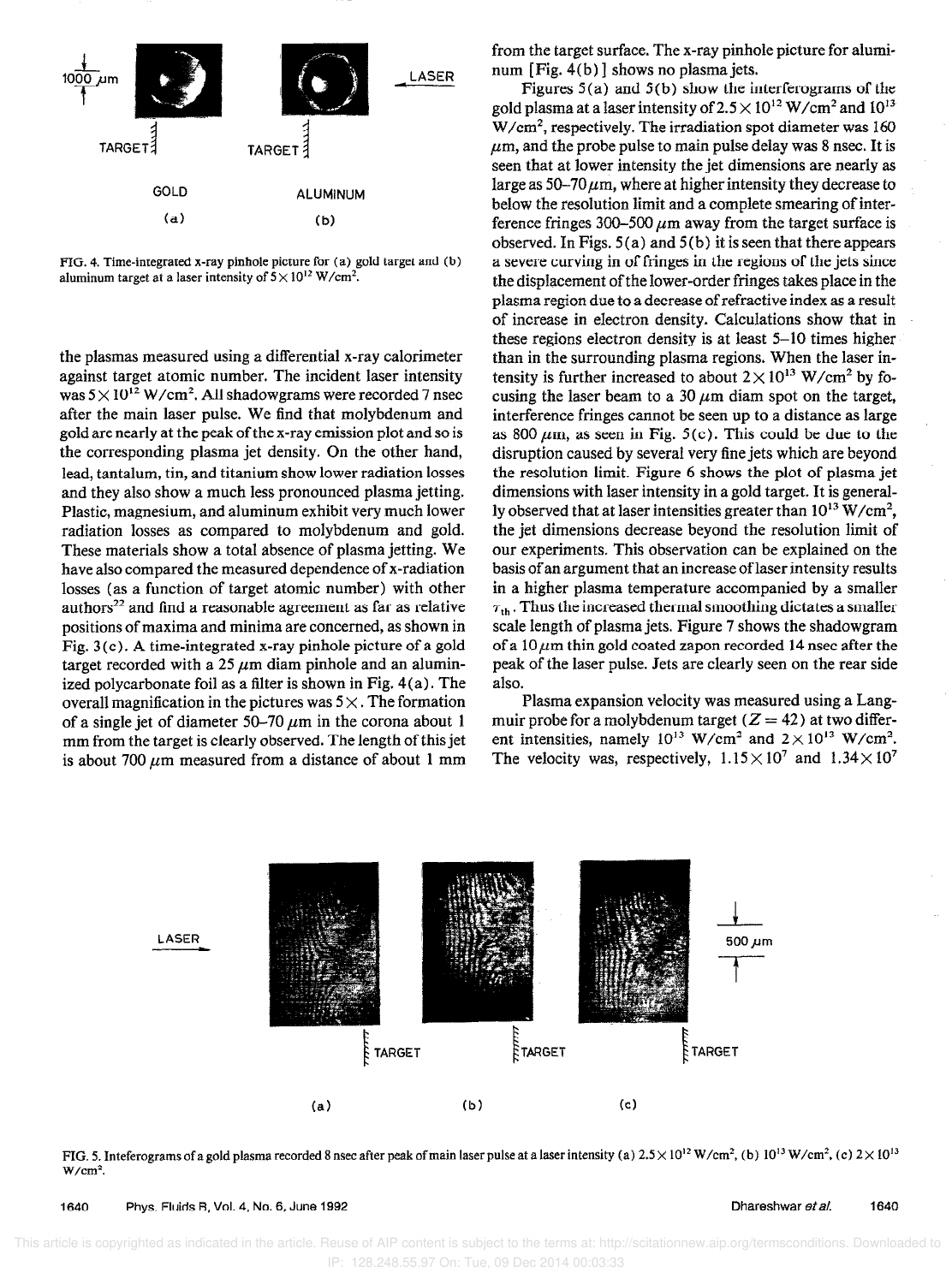

FIG. 6. Variation of jet dimensions with laser intensity on a gold target.

cm/set, and is thus seen to scale as predicted by theory, in spite of the fact that strong jetting was observed at the lower intensity. Ablation pressure measured at these laser intensities also showed scaling as predicted by theory accompanied by a uniform foil motion. Our earlier experiments<sup>5</sup> on the time evolution of plasma jetting as well as the present experiments therefore indicate that plasma jets are formed after the ablative acceleration phase and thus do not affect ablation parameters such as pressure, plasma expansion velocity, mass ablation rates, and also uniformity of target motion.

#### V. CONCLUSIONS

The experimental results and the analytical model strongly indicate the formation of plasma jets in targets characterized by high radiative losses. Plasma jets occur due to the growth of radiative cooling instabilities in the low-density plasma corona. The model explains the various conditions under which this instability can grow. The presence of strong jetting on the rear side also strongly indicates this instability when a plasma freely expands in vacuum after the laser pulse is over. Increased electron density and x-ray emission from the region of plasma jets is a supportive indication of a radiative cooling instability. We can say that,

LASER

c



500 um

FIG. 7. Rear side shadowgram of a  $10 \mu m$  thin gold coated foil recorded 14 nsec after the peak of laser pulse. Plasma jets are observable on the rear side of the foil.

though in the present experiments the plasma jets do not adversely affect the hydrodynamic stability of foil targets, in reactor grade pellets one can envisage some problems. Plasma jets formed in the long scale length plasmas in reactor grade pellets can become precursors for filamentation in the later part of the laser pulse causing a deterioration in laserplasma coupling. In cannonball-type targets,<sup>23</sup> plasma jets formed inside the gold cavity can result in nonuniform implosion of the pellet. Also, x-ray laser schemes could be adversely affected due to the plasma nonuniformity caused by jets.

#### ACKNOWLEDGMENTS

The authors wish to thank Dr. H. C. Pant and T. Desai of the Laser and Plasma Technology Division and Dr. S. V. Lawande, M. K. Srivastava, and H. D. Parab of the Theoretical Physics Division of Bhabha Atomic Research Centre for stimulating discussions. M. Khan, S. Sarkar, and B. Chakraborty acknowledge a useful discussion with Dr. M. R. Gupta and Dr. K. P. Das of the Applied Mathematics Department, Calcutta University. U. K. Chatterjee, Head, Laser and Plasma Technology Division is acknowledged for his constant encouragement.

This work has been partly supported by Board of Research in Nuclear Science, Government of India.

- '0. Willi and P. T. Rumsby, Opt. Commun. 37,45 ( 1981).
- 2J. A. Stamper and B. H. Ripin, Phys. Rev. Lett. 34, 138 (1975); J. A. Stamper, E. A. Mclean, and B. H. Ripin, Phys. Rev. Lett. 40, 1177 (1978); G. Thiell and B. Meyer, Laser Part. Beams 3, 51 ( 1985).
- <sup>3</sup>M. J. Herbst, R. R. Whitlock, and F. C. Young, Phys. Rev. Lett. 47, 91 (1981).
- %. Denus, H. Fiedorowicz, S. Nagraba, W. Pawlowicz, L. Sulwinski, A. Wilczynski, and J. Wolowski, Opt. Commun. 47, 127 (1983).
- sL. J. Dhareshwar, P. A. Naik, P. D. Nandwana, and H. C. Pant, J. Appl. Phys. 61,4458 (1987).
- 60. Willi, P. T. Rumsbi, and S. Sartang, IEEE J. Quantum Electron. QE-17,1909(1981).
- '2. Q. Lin, 0. Willi, and P. T. Rumsby, J. Phys. D Appl. Phys. 14, L35 (1981).
- '0. Willi, P. T. Rumsby, C. Hooker, A. Raven, and Z. Q. Liu, Opt. Commun. 41, 110 ( 1982).
- <sup>9</sup>H. Hora, Phys. Fluids 17, 939 (1974).
- <sup>10</sup>C. E. Max, Phys. Fluids 19, 74 (1976).
- <sup>11</sup>E. F. Gabl, B. H. Failor, C. J. Armentrout, N. D. Delamater, W. B. Fechuer, R. A. Bosch, G. E. Bush, Z. M. Koenig, D. Ress, L. Suter, and R. J. Schroeder, Phys. Rev. Lett. 63,2737 (1989).
- $12Z$ -Z. Xu, S.-S. Chen, L.-H. Lin, Z.-M. Jian, W.-G. Zhang, and A.-D. Qian, Phys. Rev. A 39,808 (1989).
- <sup>13</sup>Z.-Z. Xu, Z.-M. Jiang, L.-H. Lin, S.-S. Chen, Z.-Q. Zhang, and P.-Z. Fan, Opt. Commun. 69,49 (1988).
- <sup>14</sup>R. C. Evans, J. Phys. D Appl. Phys. **14**, 173 (1981).
- 'sD. A. Tidman and R. A. Shanny, Phys. Fluids 17, 1207 ( 1974).
- 16M. G. Haines, Phys. Rev. Lett. 47, 917 ( 1981).
- <sup>17</sup>H. Puell, Z. Naturforsch. 15a, 1807 (1970).
- <sup>18</sup>J. W. Dawson, Laser Plasmas and Nuclear Energy, edited by H. Hora (Plenum, New York, 1975), p. 199.
- $19E.$  A. Routh, The Advanced Part of a Treatise on the Dynamics of a System of Rigid Bodies Part-II (Macmillan, London, 1970), p. 1884.

1641 Phys. Fluids B, Vol. 4, No. 6, June 1992 **Dhareshwar et al. 1641** 1641